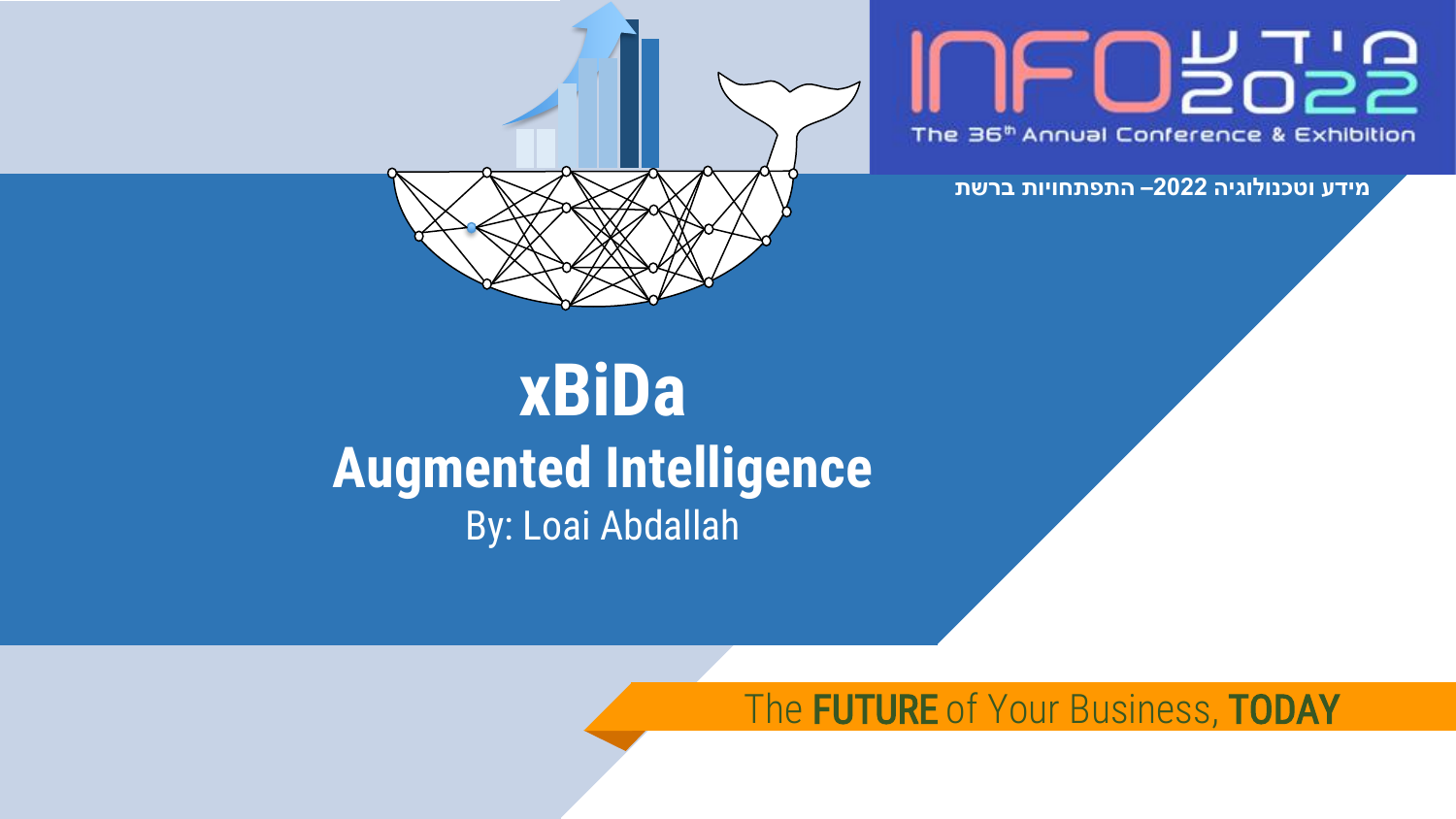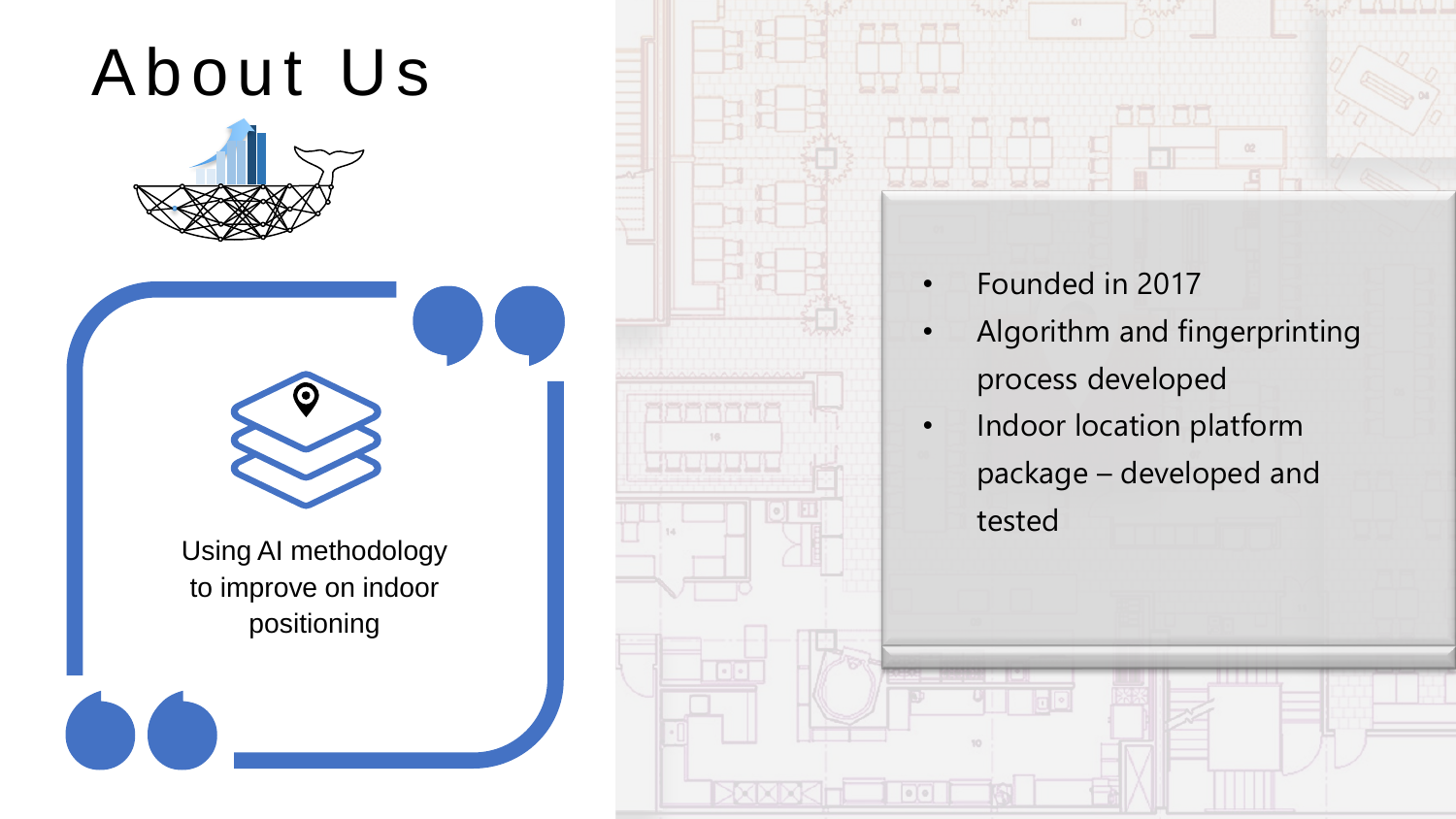## **Indoor Positioning Techniques\***

**Signal Properties** 

- Angle of Arrival (AOA)
- Time of Arrival (TOA)
- Time Difference of Arrival (TDOA)
- Received Signal Strength Indication (RSSI)



- Triangulation
- Trilateration
- 
- 

\* Sakpere, W., Adeyeye-Oshin, M. and Mlitwa, N.B.W. (2017). A state-of-the-art survey of indoor positioning and navigation systems and technologies. South African Computer Journal 29(3), 145–197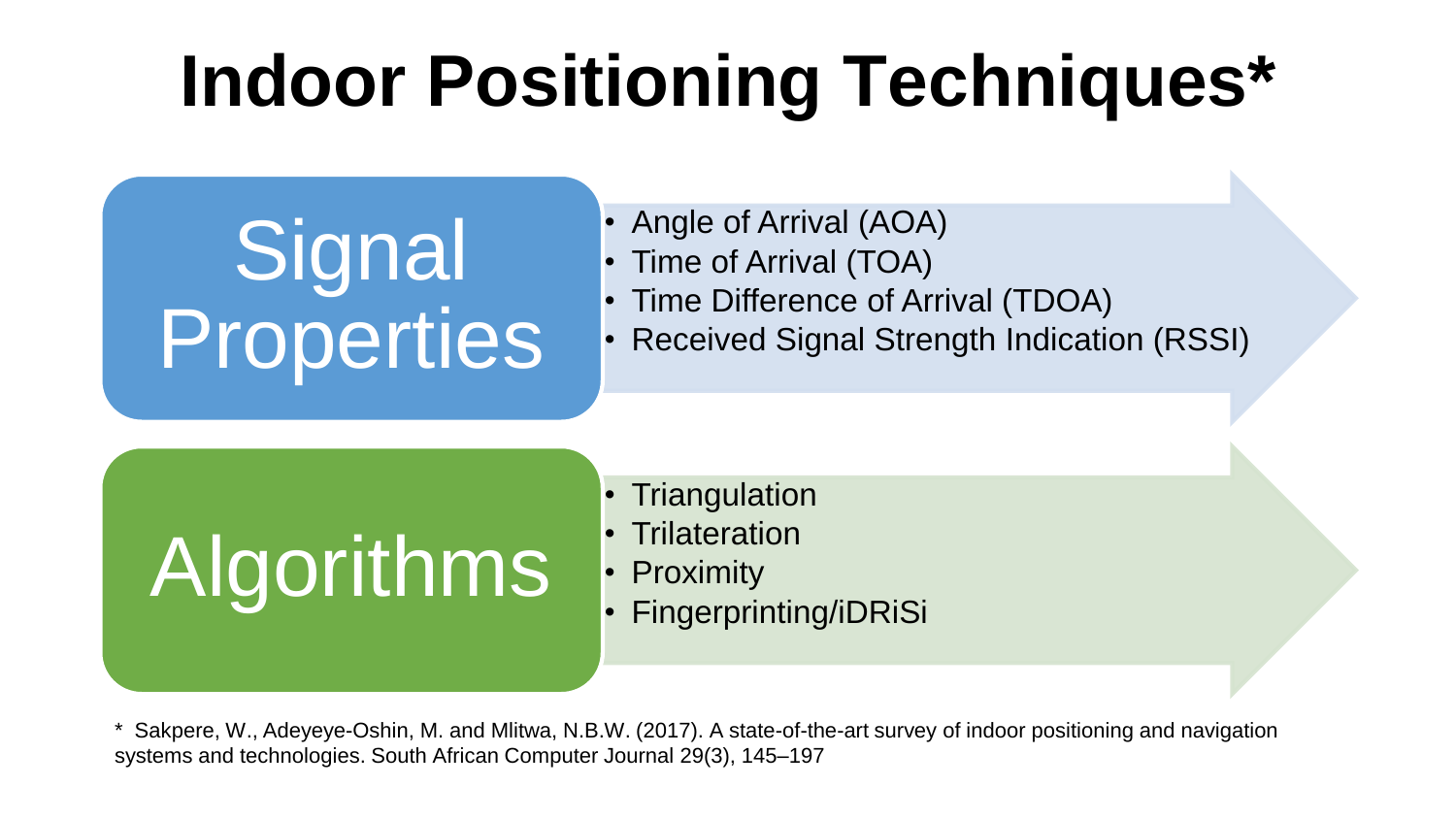#### **The Process**

Leveraging preprocessing to improve results

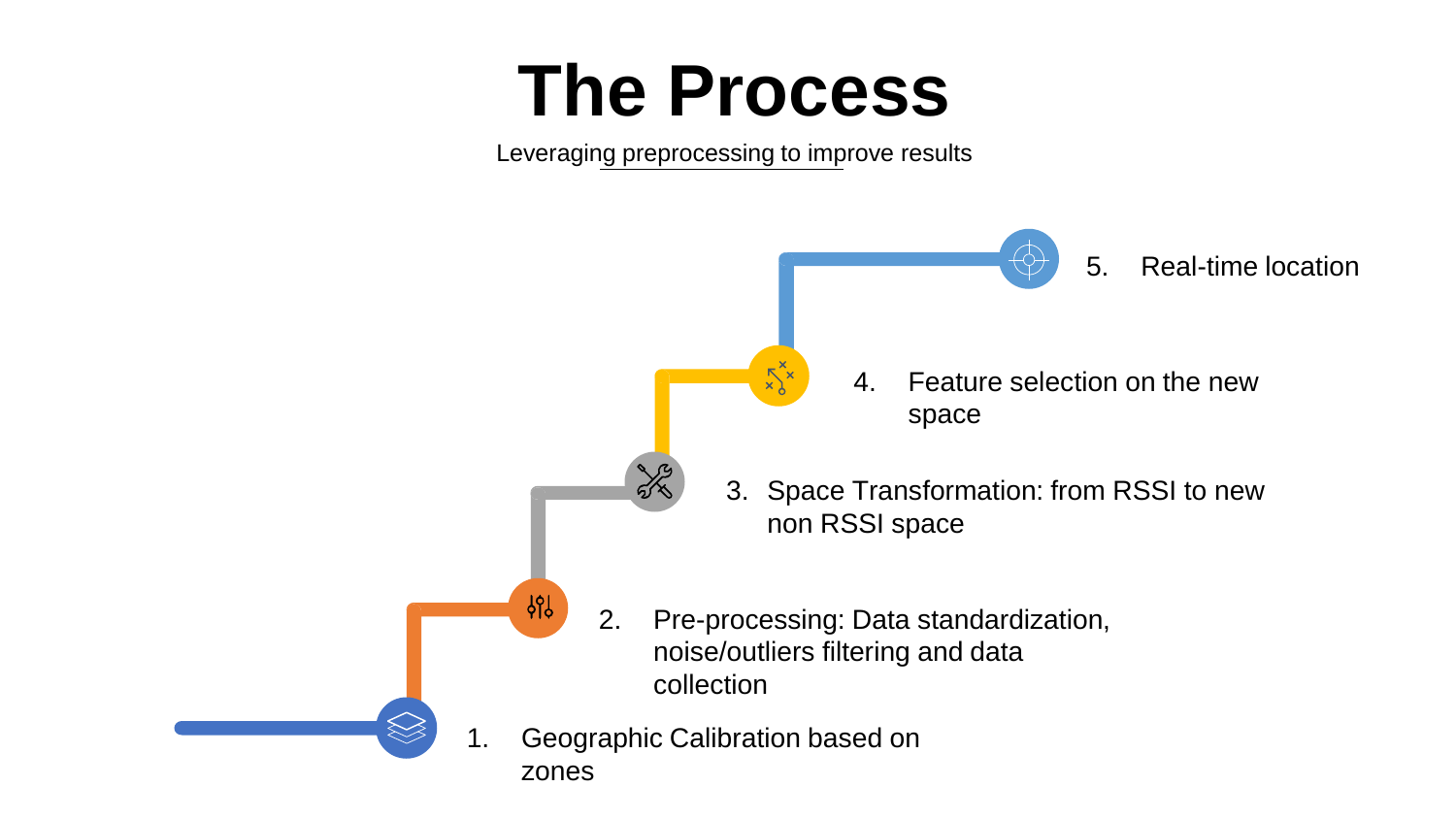## **xBiDa's Algorithms**

Integrating AI improves location calculation

|                | 1. Calibration process      | • ALG: Hierarchical Areas Division algorithm (HAD)<br>• For accurate and stable computations                                                                                 |
|----------------|-----------------------------|------------------------------------------------------------------------------------------------------------------------------------------------------------------------------|
| Pre-processing | 2. Noise/outliers filtering | • ALG: Recursive Noise Elimination (RNE)<br>• Pure data brings accurate results<br>• Control the needed purity                                                               |
|                | 3. Missing RSSI's           | . ALG: Classification Based Missing Detection (CMD)<br>•Detecting Failed AP in the calibration process<br>•Dealing with missing RSSIs values in the real time<br>computation |
|                | 4. Data space expansion     | • ALG: Computation Signature Space (CSS)<br>•Building empirical space based on RSSI values caused<br>better similarity reflection                                            |
|                | 5. Location Computation     | . ALG: Ensemble Random Computation (ERC)<br>•Ensemble location computation decrease errors and<br>decrease the affect of the outliers/noise values                           |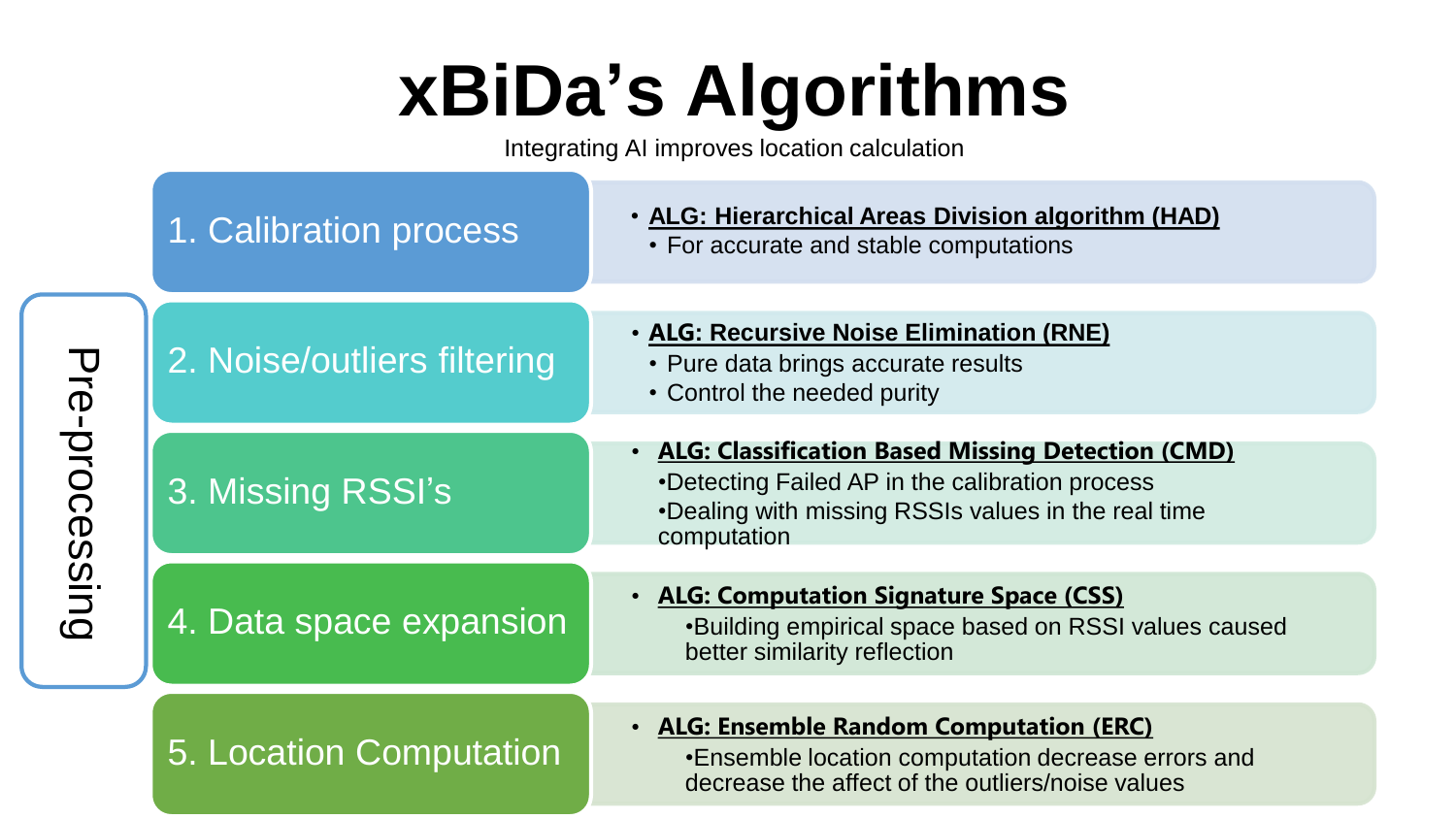#### **Fingerprinting Concept**

spot

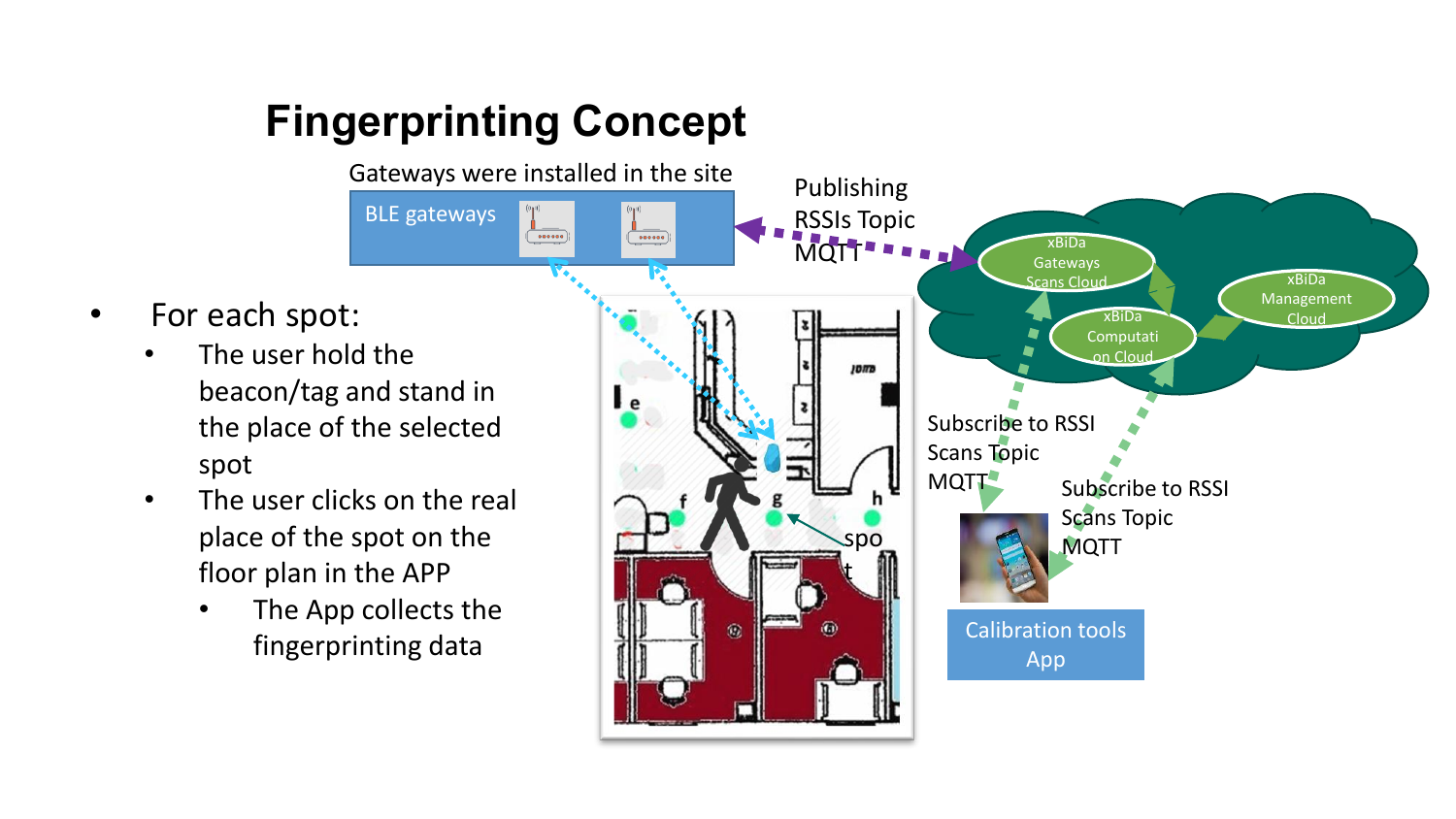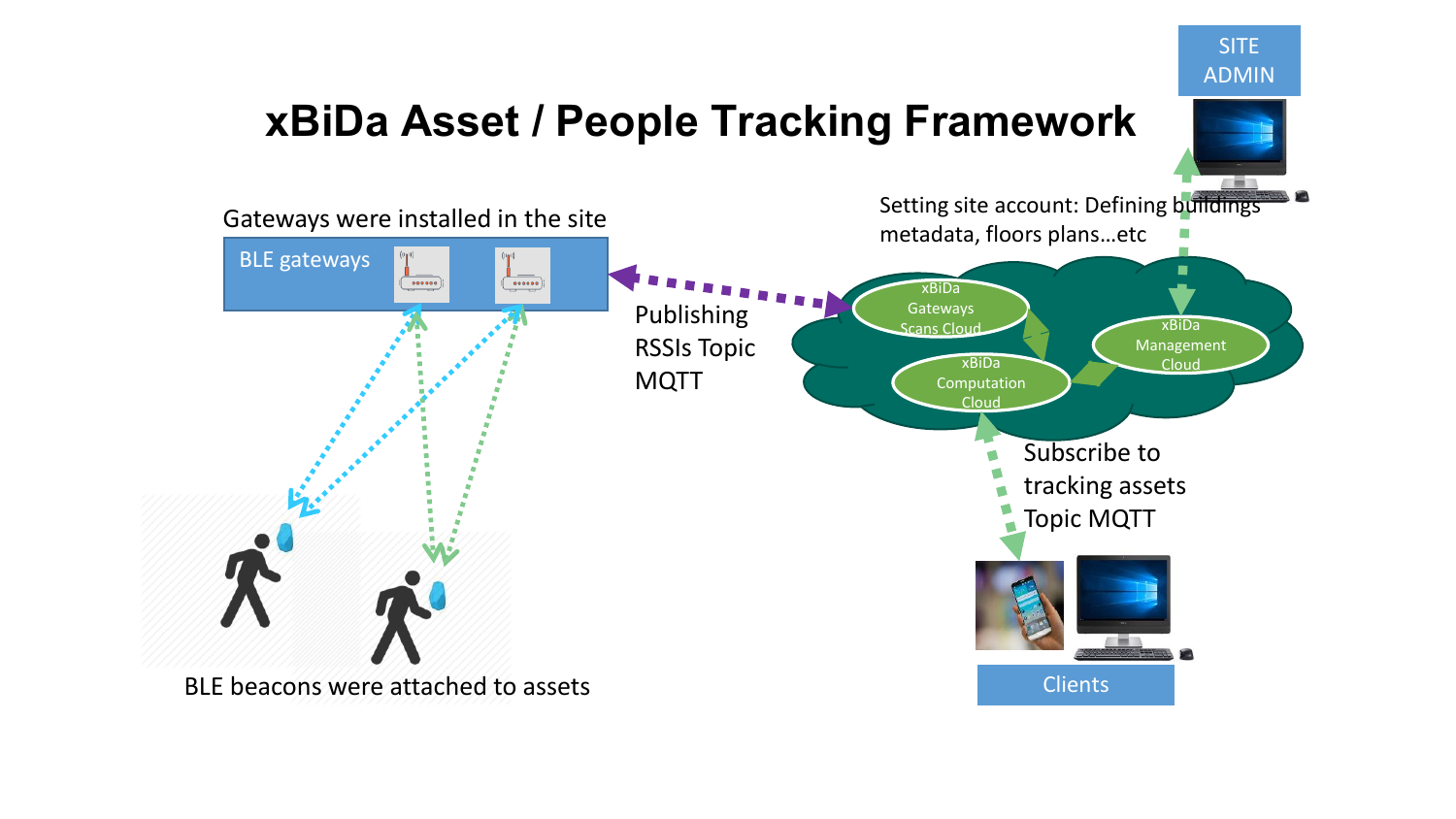#### **xBiDa Technology:** *From concept to reality*

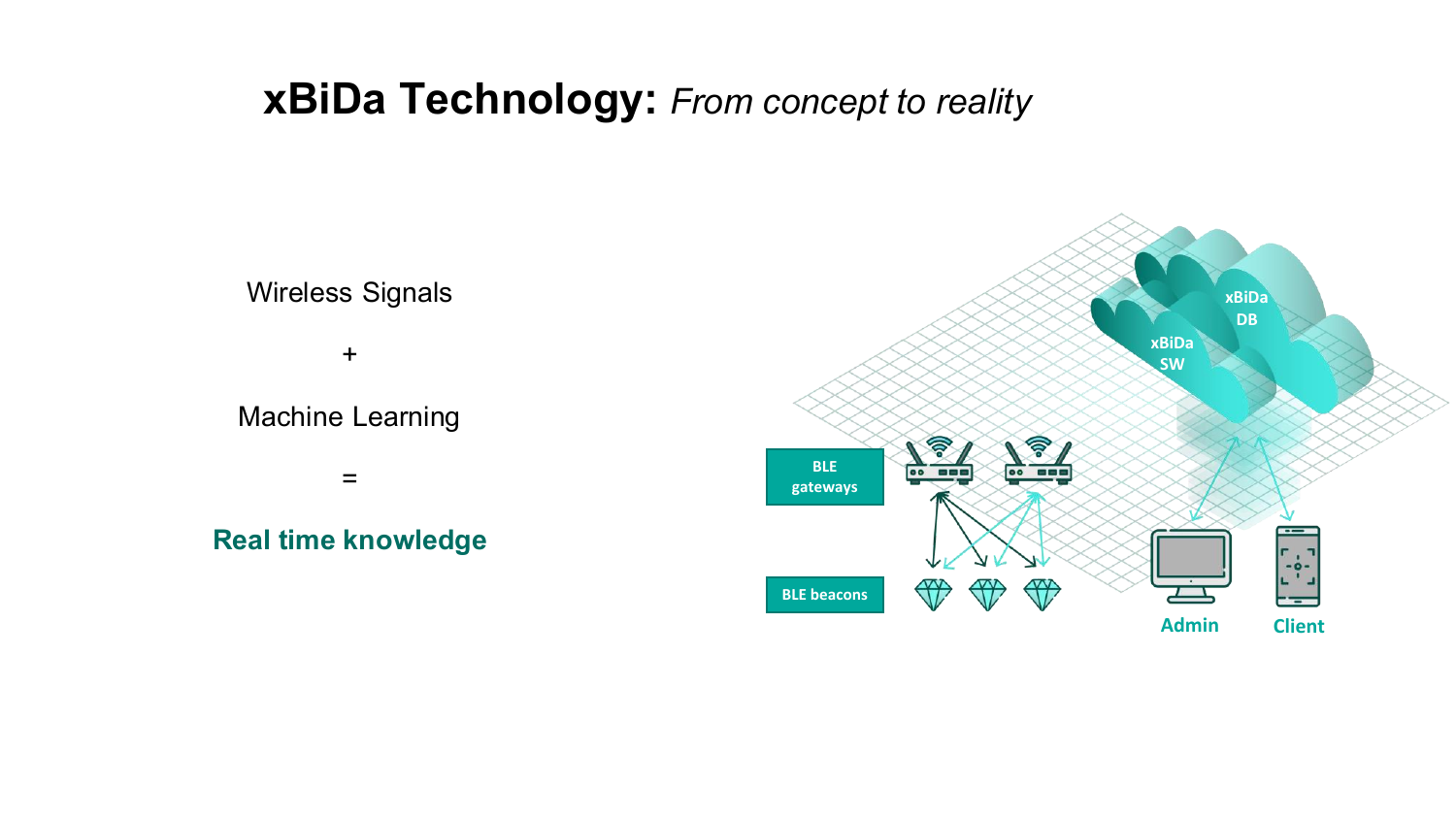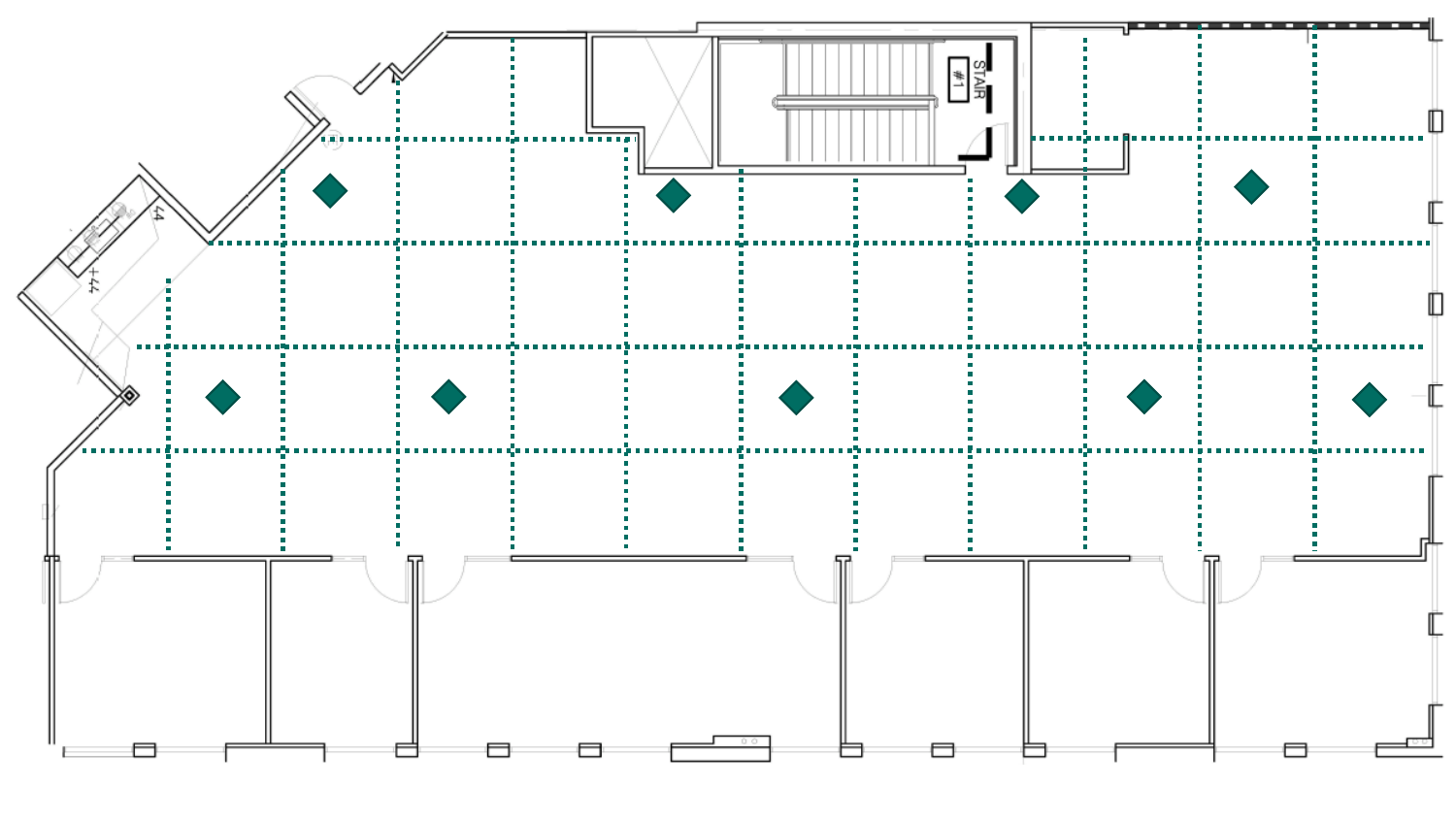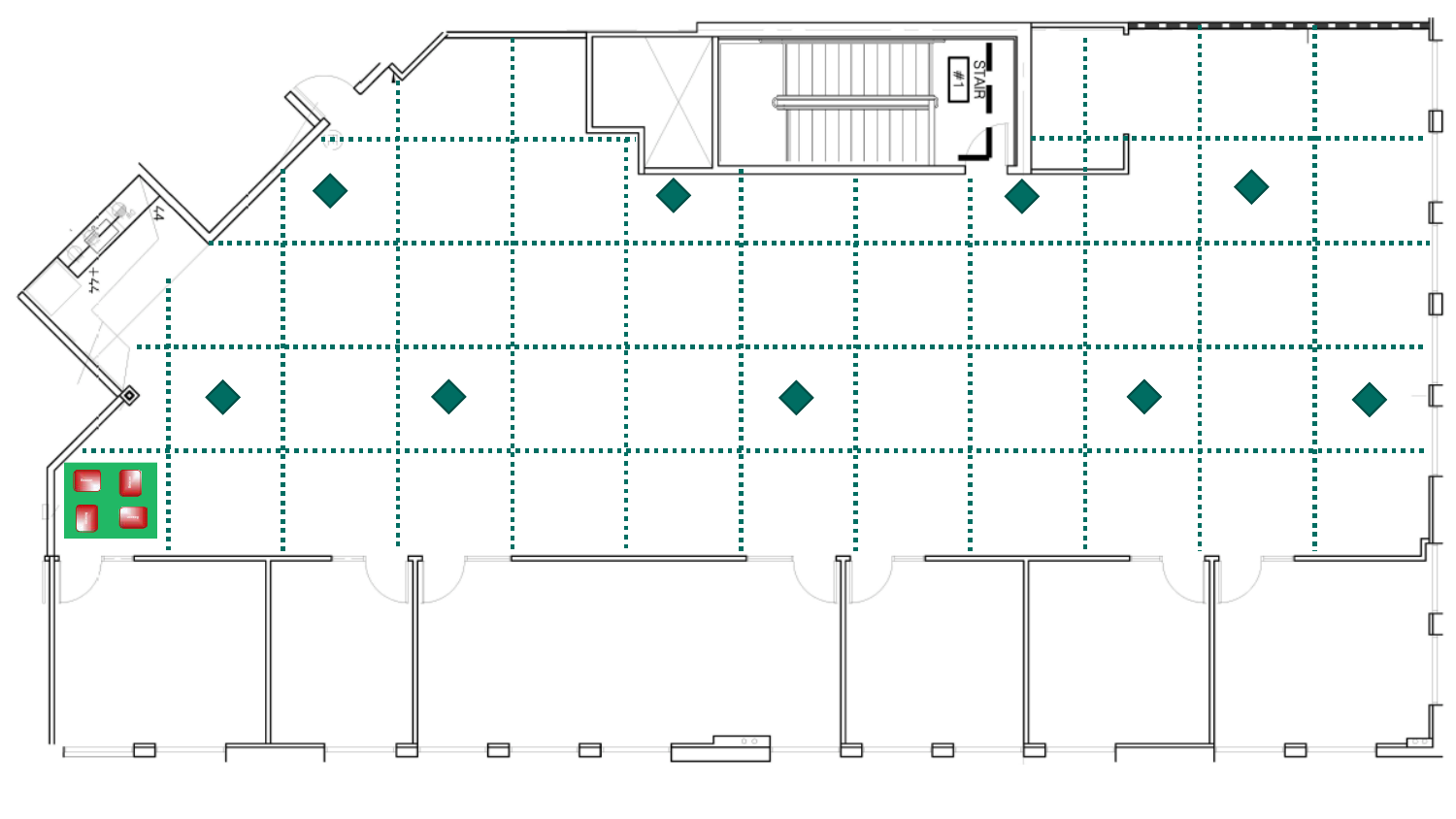## **Experimental Results**

#### Experiment

• Building:

- An open space hall with 300m<sup>2</sup>
- Ceiling height 3m

• Infrastructure:

- 15 gateways from Kontakt io comp.
- Using BLE a standard beacons from Kontakt io

• Calibration process:

• Manually calibration based on HAD algorithm

• Results:

• More than 96% success to detect the indoor position of a beacon within 1 meter

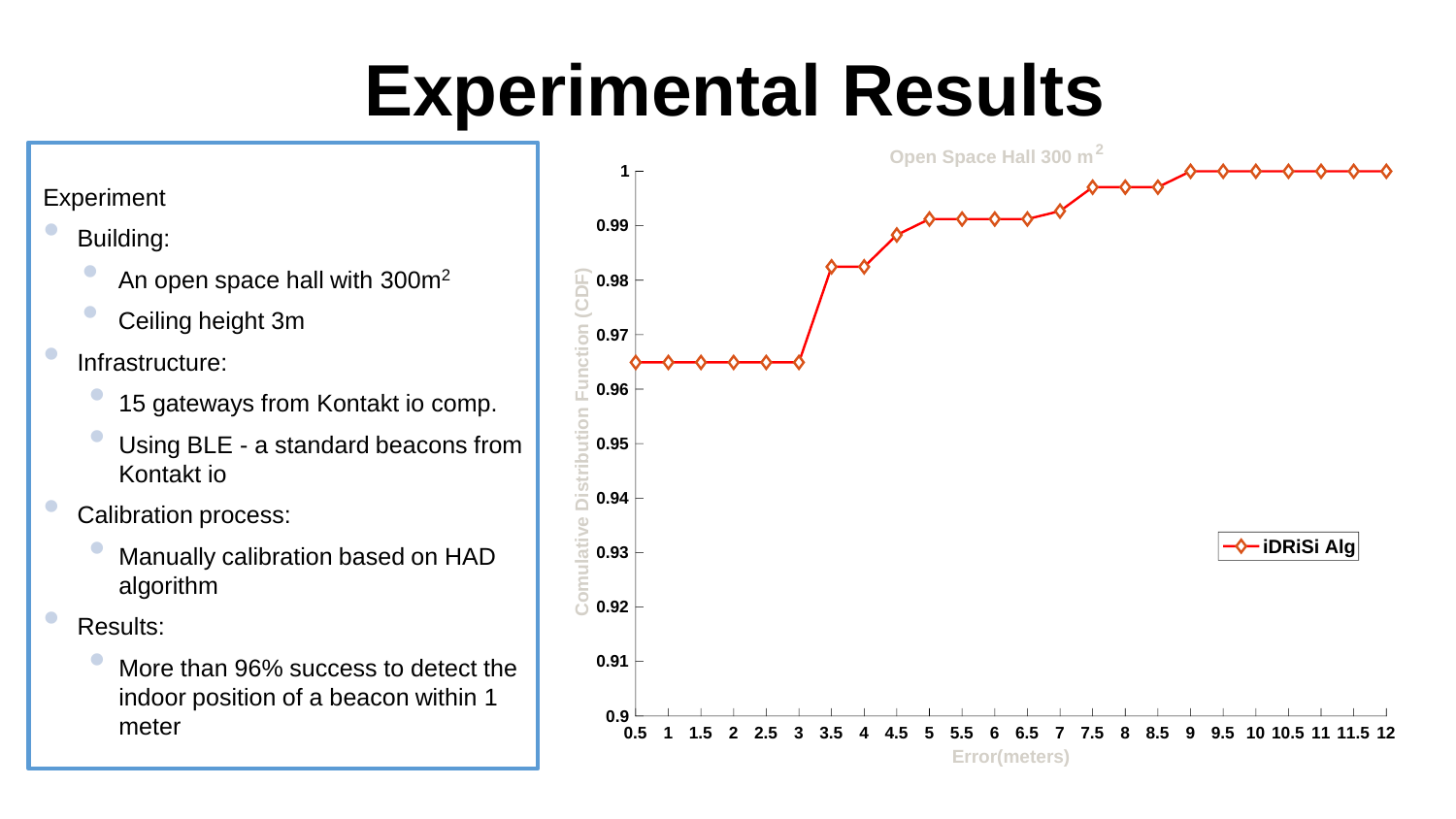#### **Benefits**

it's about creating real value

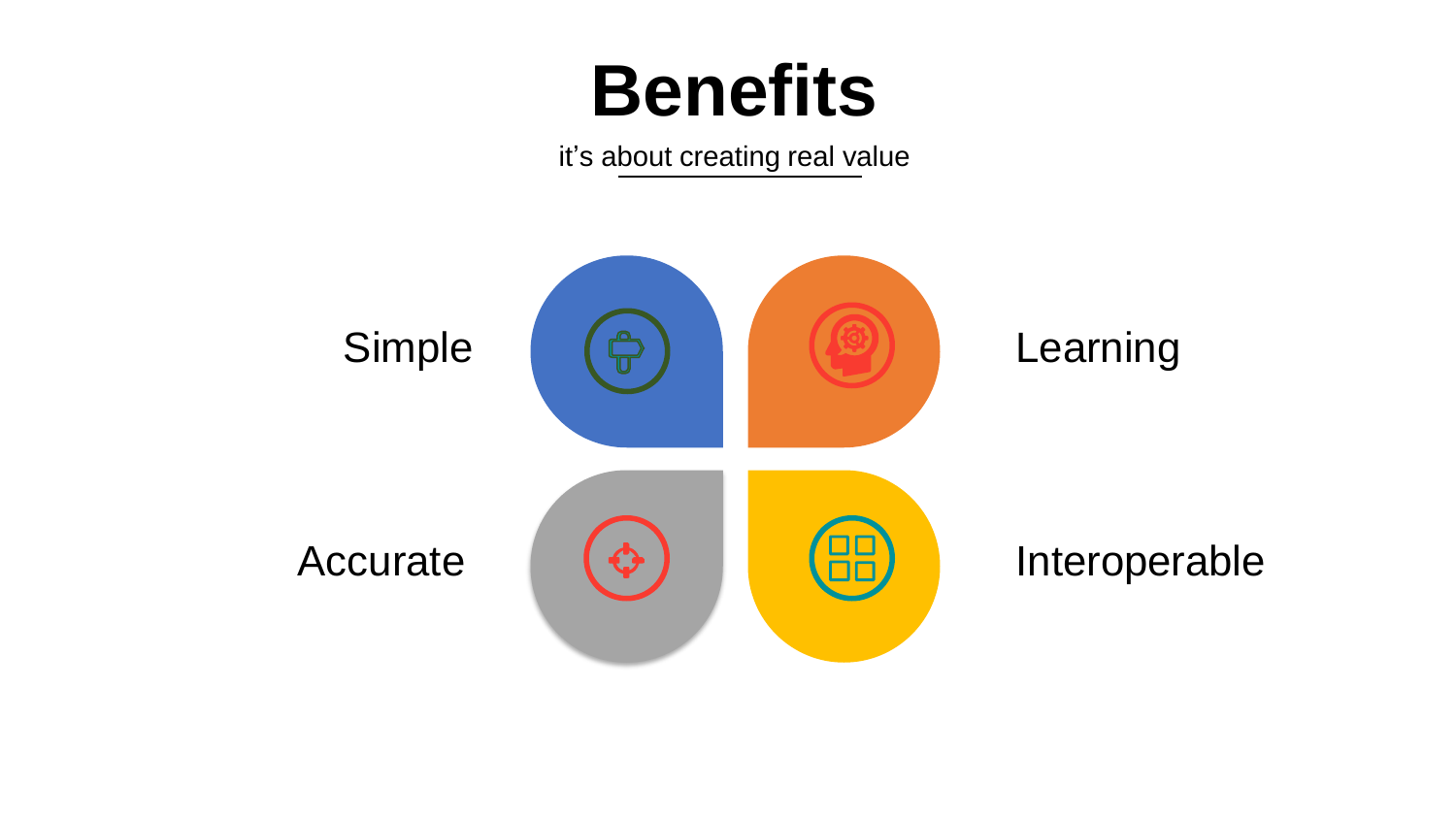## **The Industry Need**

Asset tracking is a major need for the next industrial (r)evolution



- Tracking to save money
- Tracking to increase productivity
- Tracking to improve safety compliance

xBiDa's first product will provide a solution of industrial asset tracking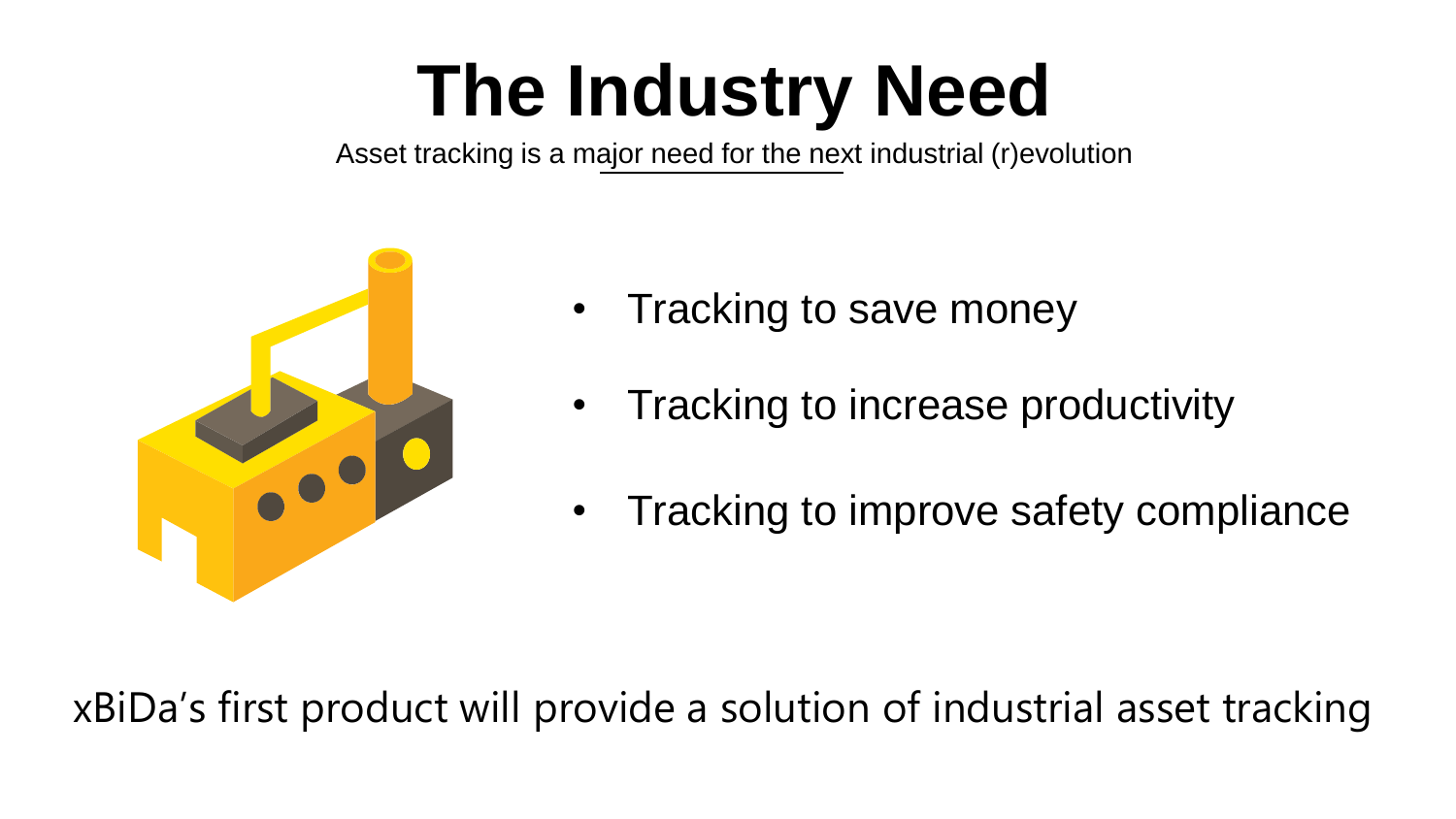## **xBiDa's Asset Tracking Platform**

An easy to implement platform to accurately track assets on a massive scale

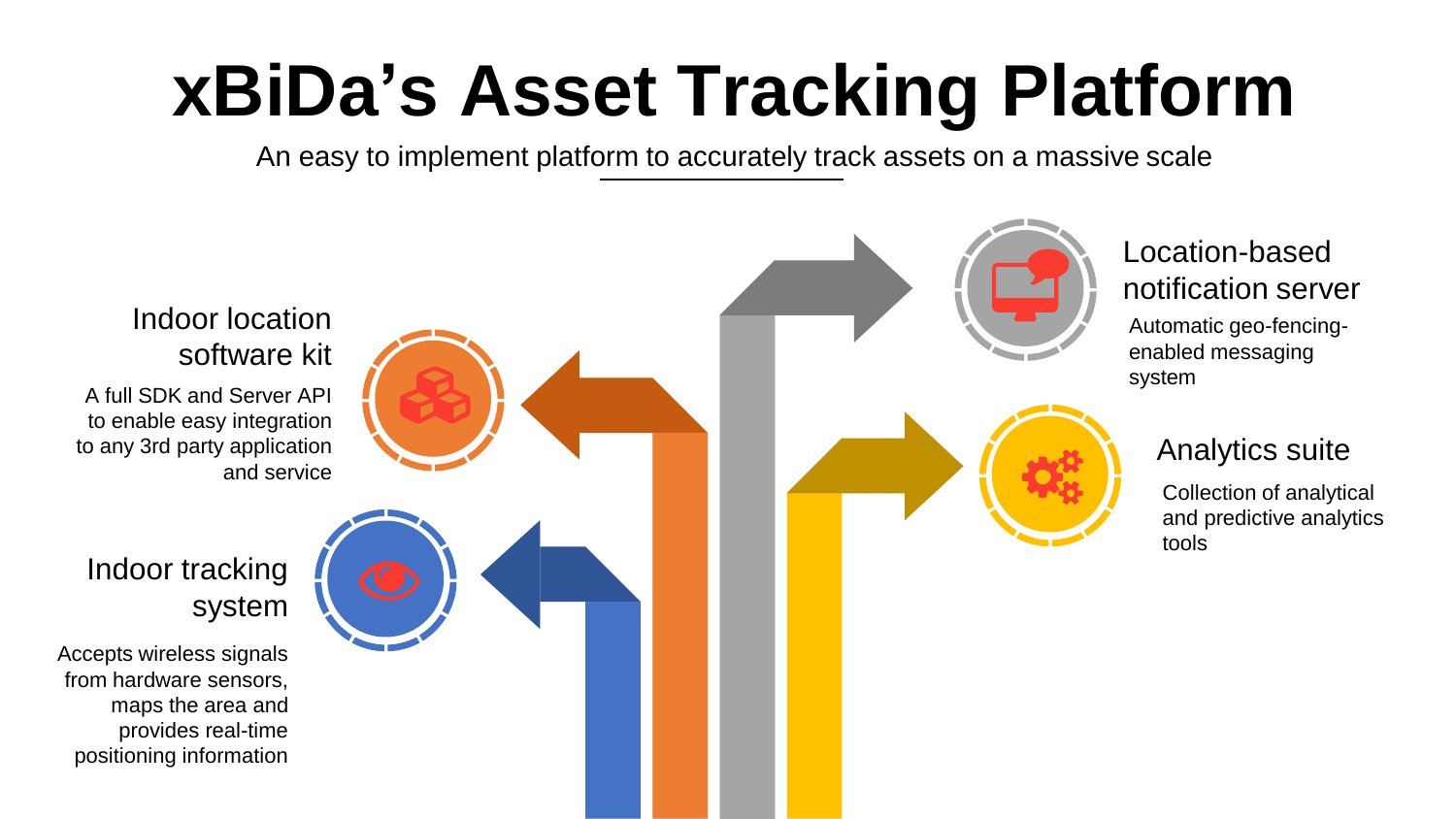#### **Competitive Landscape**

RTLS technologies that can be used to provide asset tracking

| <b>Features / Technology</b>    | <b>xBiDa</b> | <b>Fingerprinting</b> | <b>Triangulation</b> |
|---------------------------------|--------------|-----------------------|----------------------|
| basis                           |              |                       |                      |
| Easy setup                      |              | ⋙                     | X                    |
| Few access points               |              |                       | X                    |
| Smart calibration               |              | ╳                     | X                    |
| Runtime zero complexity         |              |                       |                      |
| <b>Failed AP notification</b>   |              |                       |                      |
| Environment change notification |              |                       |                      |
|                                 |              |                       |                      |

xBiDa is a paradigm shift in the real-time location systems' market